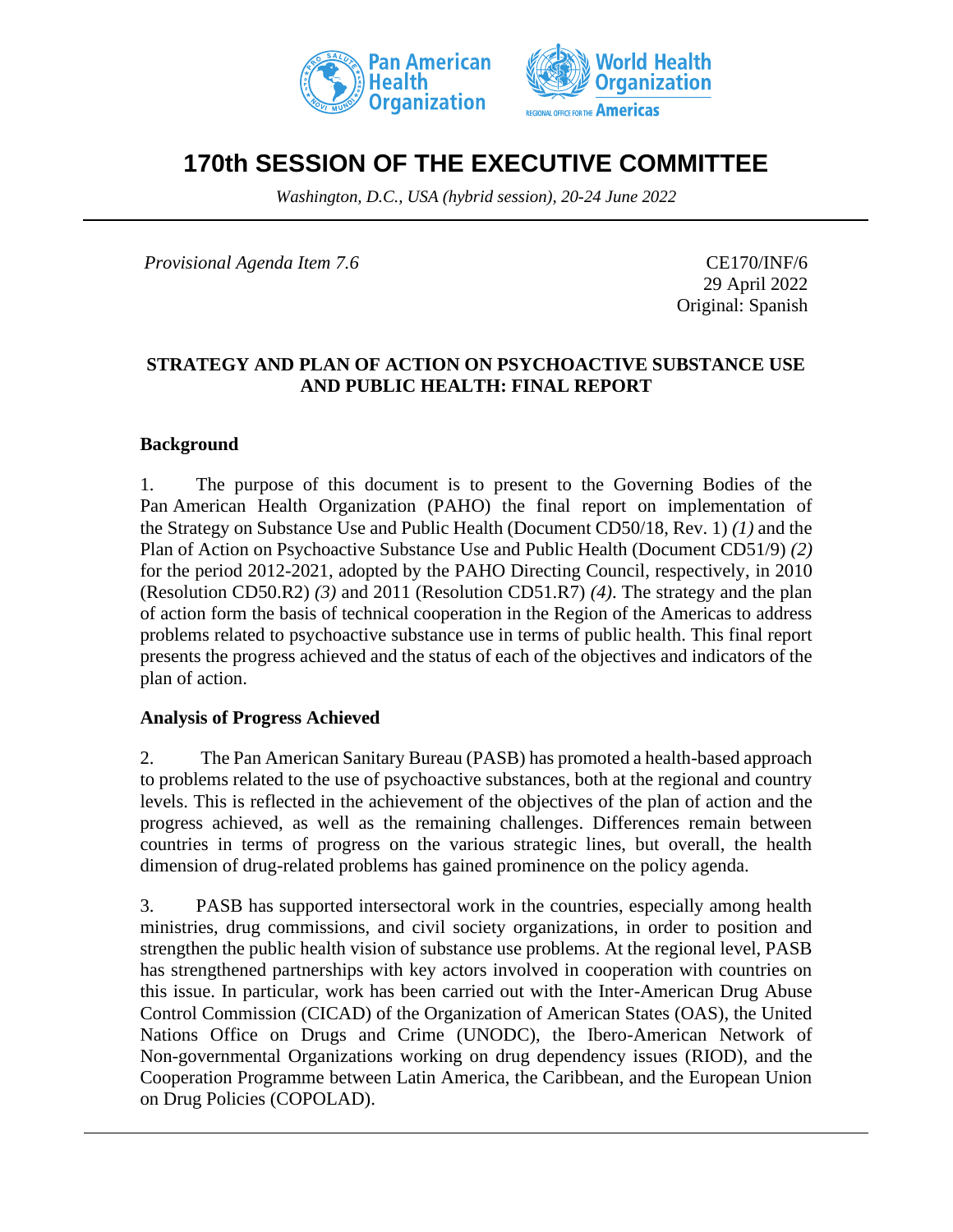4. Improving access to and quality of health responses to substance-use problems is a key component of the plan of action. PASB has promoted the integration of care for people with problem use of these substances at all levels of the health services network, strengthening the competencies of human resources and the adoption of standards of care, and protecting the rights of these people, especially those in the most vulnerable groups.

5. Countries have made moderate and uneven progress in implementing their policies, plans, and programs to respond to problem use of psychoactive substances. Difficulties persist in producing, compiling, and using information on the use of these substances, their determinants, and their health consequences, and in assessing the results of actions taken in response. A lack of systematization and periodic reporting makes it difficult to make proper use of data.

6. The COVID-19 pandemic, declared in March 2020 by the World Health Organization (WHO), has had repercussions on mental health and the use of psychoactive substances in the Region, and has also compromised the offer of care services in this area. This is reflected in several exploratory studies carried out with the participation of PASB, WHO, CICAD, and UNODC. PASB has helped address the situation in the countries in collaboration with the ministries of health, provided technical recommendations to prevent and manage infection, and promoted the use of remote care tools to facilitate access to care and reduce complications in the population with problem use.

7. The following tables summarize the results of the final evaluation of the plan of action for the period 2012-2021, by strategic line. This evaluation is based on the available information from sources recognized by the countries and with which PAHO has collaborated: the CICAD Multilateral Evaluation Mechanism (MEM) *(5, 6)*, the Virtual Campus for Public Health, the COPOLAD program, UNODC, and CICAD.<sup>1</sup> Assessment of the indicators follows the criteria for rating outcome and output indicators at the regional level, as presented in Annex B of Addendum I to the Report of the End-of-Biennium Assessment of the PAHO Program and Budget 2018-2019/Final Report on the Implementation of the PAHO Strategic Plan 2014-2019 (Document CD58/5, Add. I) *(7).*

## *Strategic Area 1: Development and implementation of national public health policies, plans, laws, and resource allocation compatible with the magnitude of the substance use problem*

8. Although there is growing recognition that problem use of psychoactive substances is an issue inherent to public health—and this is reflected in sectoral health and drug control policies––, there is insufficient allocation of resources to offer an effective response to the affected population, significantly compromising care for the most vulnerable groups.

<sup>&</sup>lt;sup>1</sup> For more information [in Spanish] on this program: [http://copolad.eu/es/pagina/que-es-copolad.](http://copolad.eu/es/pagina/que-es-copolad)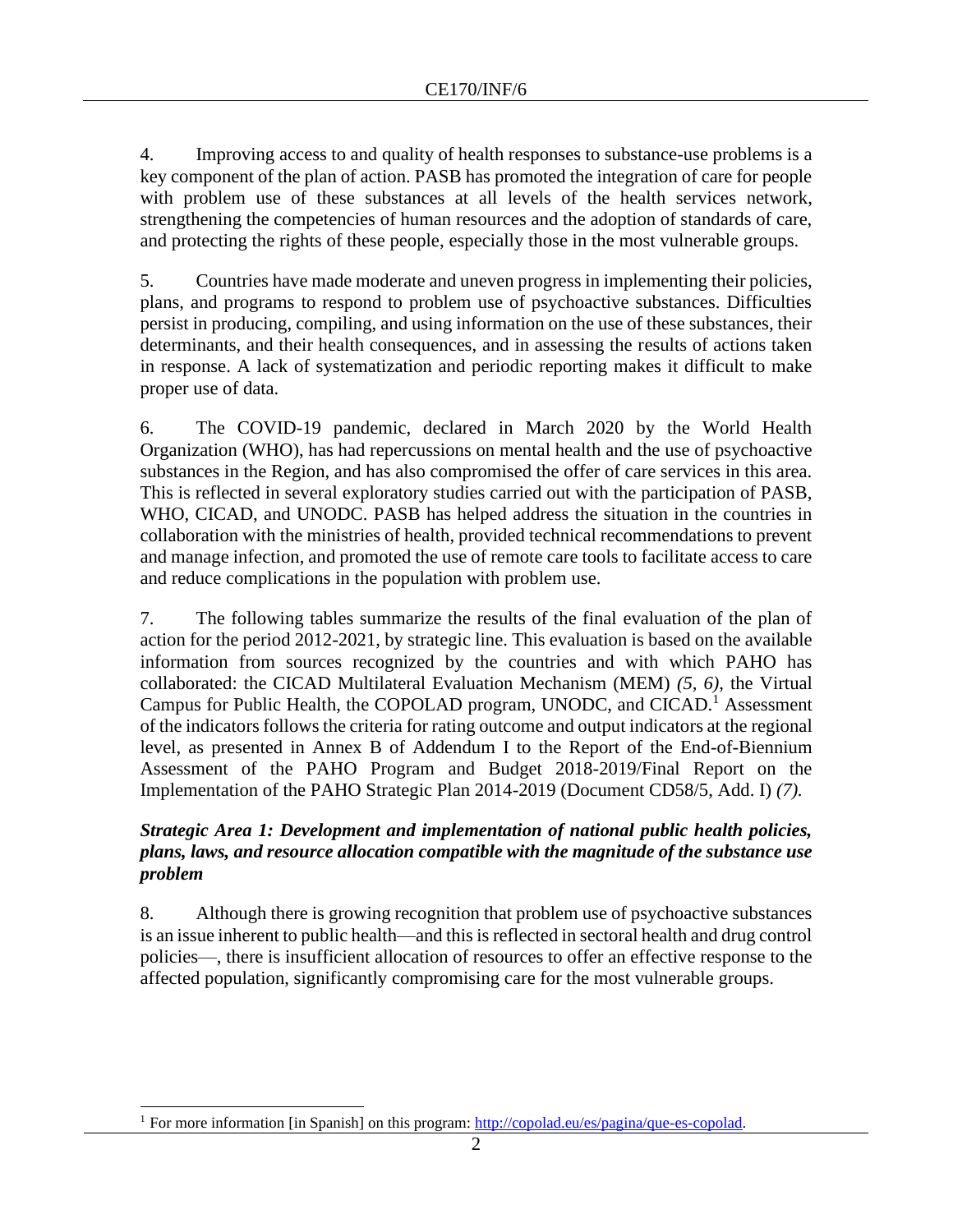**Objective 1.1:** To have national substance use health policies and plans in all countries as part of general health policies, plans, and laws. Such policies and plans should ensure: that they complement and coordinate with the overall national drug policy, that they support public health goals, reduce disparities, include a gender perspective, and that they adhere to the applicable human rights instruments, drug control conventions, declarations, and recommendations of the United Nations and inter-American systems

| Indicator, baseline, and target                                                                                    | <b>Status</b>                                                                                                                           |
|--------------------------------------------------------------------------------------------------------------------|-----------------------------------------------------------------------------------------------------------------------------------------|
| <b>1.1.1</b> Number of countries that have substance<br>use policies integrated into their national<br>health plan | <i>Exceeded.</i> A total of 26 countries have<br>included the issue of psychoactive substance<br>use in their national health policies. |
| Baseline: 11<br>Target (2021): 16                                                                                  |                                                                                                                                         |

**Objective 1.2:** To strengthen prevention, screening, and early intervention, treatment, rehabilitation, social reintegration, and related support services by promoting the health and social well-being of individuals, families, and communities and reducing the adverse consequences of substance use, particularly among high-risk groups

| Indicator, baseline, and target                                                                                                                                                                                                                                                       | <b>Status</b>                                                                                                                                                                                                                              |
|---------------------------------------------------------------------------------------------------------------------------------------------------------------------------------------------------------------------------------------------------------------------------------------|--------------------------------------------------------------------------------------------------------------------------------------------------------------------------------------------------------------------------------------------|
| <b>1.2.1</b> Number of countries that have widely<br>implemented evidence-based programs on<br>prevention, screening, early intervention,<br>treatment, rehabilitation, social reintegration,<br>and other health services for reducing the<br>negative consequences of substance use | <i>Exceeded.</i> A total of 33 countries have<br>implemented evidence-based programs at<br>the national level. Three countries have<br>carried out a full evaluation of their<br>programs and 23 have carried out a partial<br>evaluation. |
| Baseline: 0<br>Target (2021): 10                                                                                                                                                                                                                                                      |                                                                                                                                                                                                                                            |

**Objective 1.3:** To mobilize the financial and human resources necessary for the implementation of planned activities and to ensure that such resources are used primarily in community-based outpatient primary care services and integrated into the general health care system

| Indicator, baseline, and target                                                                                                                                        | <b>Status</b>                                                                                                                                                        |
|------------------------------------------------------------------------------------------------------------------------------------------------------------------------|----------------------------------------------------------------------------------------------------------------------------------------------------------------------|
| <b>1.3.1</b> Number of countries with a documented<br>budget dedicated to health and social services<br>for disorders related to the use of psychoactive<br>substances | <i>Exceeded.</i> A total of 16 countries have<br>documented budgets devoted to preventing<br>and treating problems related to the use of<br>psychoactive substances. |
| Baseline: 10<br>Target (2015): 15                                                                                                                                      |                                                                                                                                                                      |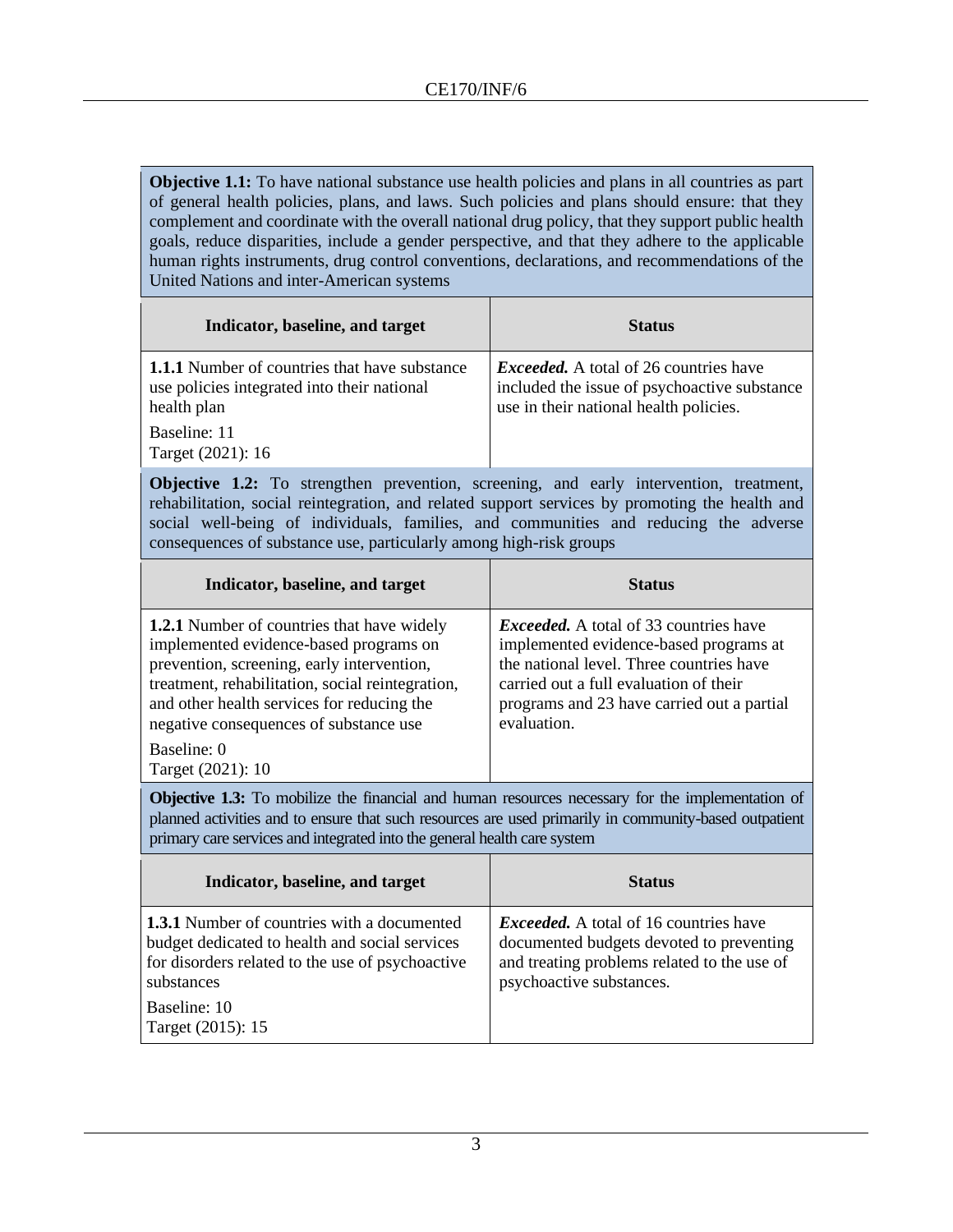# *Strategic Area 2: Promotion of universal prevention of substance use, emphasizing the psychosocial development of children and young people*

9. Most countries have undertaken universal prevention and community awareness activities as part of their national plans on health and substance use, and these activities are included in policies, plans, and programs. However, shortcomings persist in the planning and evaluation of these policies and plans, especially with regard to the impact of these measures on the most vulnerable population groups.

**Objective 2.1:** To promote evidence-based universal prevention models and best practices that will support the psychosocial and economic development of young men and women in particular and enhance access to appropriate and evidence-based health information and services

| Indicator, baseline, and target                                                                                                                                   | <b>Status</b>                                                                                                                                                           |
|-------------------------------------------------------------------------------------------------------------------------------------------------------------------|-------------------------------------------------------------------------------------------------------------------------------------------------------------------------|
| <b>2.1.1</b> Number of countries implementing<br>evidence-based, universal, substance use<br>prevention programs                                                  | <i>Exceeded.</i> A total of 33 countries have<br>implemented evidence-based programs at<br>the national level.                                                          |
| Baseline: 8<br>Target (2021): 15                                                                                                                                  |                                                                                                                                                                         |
| 2.1.2 Number of countries which have evaluated<br>their evidence-based, universal, substance use<br>prevention programs<br><b>Baseline: 3</b><br>Target (2021): 8 | <b>Partially achieved.</b> A total of 26 countries<br>have evaluated their programs: three have<br>completed the full evaluation and 23 have<br>evaluated it partially. |
|                                                                                                                                                                   |                                                                                                                                                                         |

**Objective 2.2:** To promote community-level awareness of substance use and related disorders through education, training, and advocacy programs

| Indicator, baseline, and target                                                        | <b>Status</b>                                                                                                                                  |
|----------------------------------------------------------------------------------------|------------------------------------------------------------------------------------------------------------------------------------------------|
| <b>2.2.1</b> Number of countries with at least one<br>national advocacy event per year | <i>Exceeded.</i> A total of 28 countries celebrate<br>International Day Against Drug Abuse and<br>Illicit Trafficking every year, with various |
| Baseline: To be established<br>Target (2021): 20                                       | advocacy events.                                                                                                                               |

## *Strategic Area 3: Promotion of early intervention in primary care settings and development of treatment systems linked to primary health care and related services*

10. PASB has supported the prevention, identification, and timely treatment of problem substance use, as well as its inclusion at all levels of the public health network, especially in primary care. In this regard, dissemination and training in the use of evidence-based technical tools has been fundamental. Civil society organizations continue to have great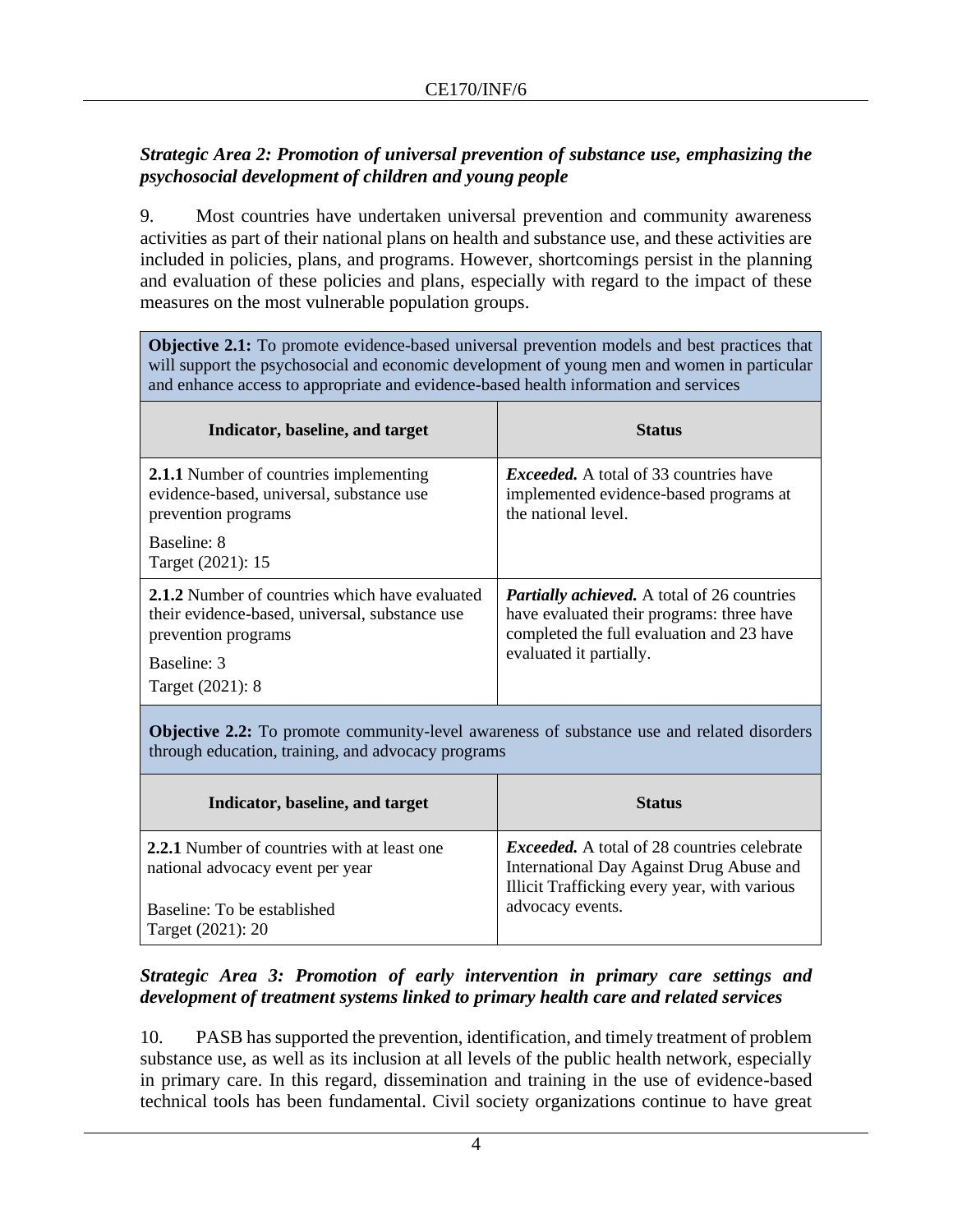importance in the provision of specific treatments for the population with problem use of psychoactive substances. PASB has strengthened collaborative links with these organizations and promoted their professionalization, as well as quality assurance of their interventions according to agreed and evidence-based standards.

**Objective 3.1:** To provide a package of essential, evidence-based interventions at the various levels of the health care system that can be adapted by Member States, emphasizing primary health care

| Indicator, baseline, and target                                                                                                                                       | <b>Status</b>                                                                                                                                                                                                                                                                           |
|-----------------------------------------------------------------------------------------------------------------------------------------------------------------------|-----------------------------------------------------------------------------------------------------------------------------------------------------------------------------------------------------------------------------------------------------------------------------------------|
| <b>3.1.1</b> Number of countries implementing<br>essential, evidence-based interventions based<br>on PAHO/WHO tools and materials<br>Baseline: 0<br>Target (2021): 10 | <i>Exceeded.</i> A total of 18 countries<br>implemented essential interventions based<br>on WHO tools: the ASSIST-SBI toolkit for<br>screening and brief intervention $(8)$ , and the<br>clinical intervention guide of the WHO<br>mental health gap action programme<br>$(mhGAP)$ (9). |

**Objective 3.2:** To provide tools for training and certifying the health work force to deal with substance use and related problems, including good prescribing practices

| Indicator, baseline, and target                                                                                                                                                                                                                                                                        | <b>Status</b>                                                                                                                                                                                                                                                                            |
|--------------------------------------------------------------------------------------------------------------------------------------------------------------------------------------------------------------------------------------------------------------------------------------------------------|------------------------------------------------------------------------------------------------------------------------------------------------------------------------------------------------------------------------------------------------------------------------------------------|
| <b>3.2.1</b> Number of tools developed to assist<br>countries in the training and certification of<br>professionals, accreditation of services, and<br>the development of norms and standards for<br>care and the appropriate prescription of<br>psychoactive drugs<br>Baseline: 0<br>Target (2021): 5 | <b>Partially achieved.</b> PASB has made four<br>tools available to the countries: the<br>ASSIST-SBI toolkit, the mhGAP clinical<br>intervention guide, the WHO QR<br>(Quality Rights) toolkit $(10)$ ; and the public<br>health policy manual on psychoactive<br>substance use $(11)$ . |

**Objective 3.3:** To provide tools, training, and support to unpaid health care providers and family members

| Indicator, baseline, and target                                                                                                                            | <b>Status</b>                                                                                                                                                                                                                                                                  |
|------------------------------------------------------------------------------------------------------------------------------------------------------------|--------------------------------------------------------------------------------------------------------------------------------------------------------------------------------------------------------------------------------------------------------------------------------|
| 3.3.1 Number of countries utilizing<br>PAHO/WHO technical support and or tools<br>to train unpaid health care providers<br>Baseline: 0<br>Target (2021): 5 | <i>Exceeded.</i> A total of 22 countries have<br>conducted training activities for<br>governmental and non-governmental care<br>providers, with PAHO/WHO technical<br>support and tools, in particular the<br>ASSIST-SBI toolkit and the mhGAP<br>clinical intervention guide. |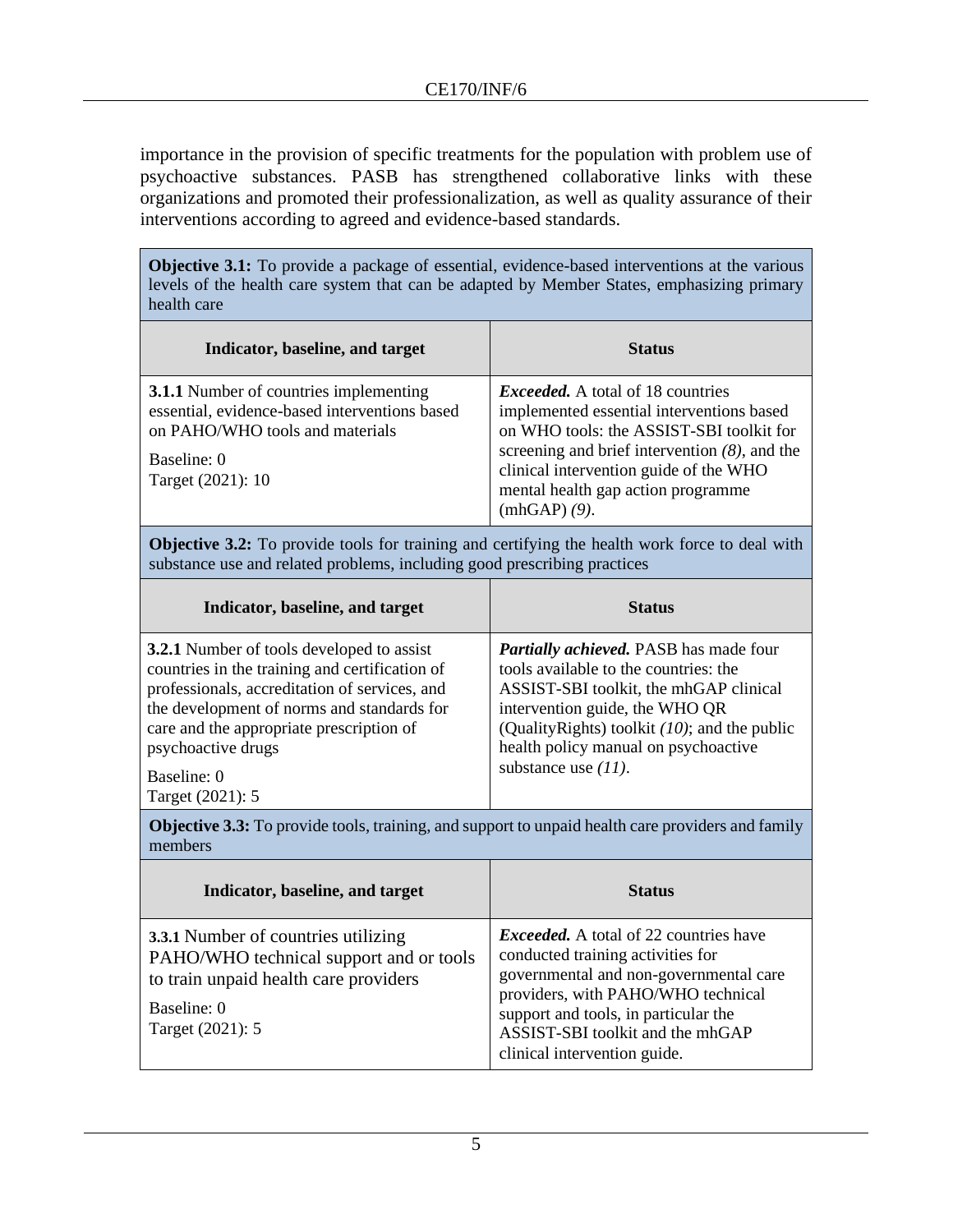**Objective 3.4:** To review and update curricula for health care and other related professions at the graduate and post-graduate levels and in continuing education programs on topics related to substance use

| Indicator, baseline, and target               | <b>Status</b>                                 |
|-----------------------------------------------|-----------------------------------------------|
| <b>3.4.1</b> Number of countries with updated | <i>Exceeded.</i> A total of 22 countries have |
| curricula for health care professions         | updated training programs on psychoactive     |
| Baseline: 2012 national curricula             | substance use for health care professions,    |
| Target (2021): 5                              | at different levels.                          |

**Objective 3.5:** To promote adequate availability of internationally controlled psychoactive drugs for medical and scientific purposes, while preventing their diversion and use for non-medical purposes

| Indicator, baseline, and target                                                                                                                                                                                                 | <b>Status</b>                                                                                                                                                                                           |
|---------------------------------------------------------------------------------------------------------------------------------------------------------------------------------------------------------------------------------|---------------------------------------------------------------------------------------------------------------------------------------------------------------------------------------------------------|
| <b>3.5.1</b> Number of countries with functioning<br>regulatory systems for internationally<br>controlled psychoactive drugs that ensure an<br>adequate provision of such medications while<br>minimizing their non-medical use | <i>Exceeded.</i> A total of 26 countries have<br>regulatory systems for controlled<br>psychoactive substances, but the availability<br>of substances in the various subregions<br>varies significantly. |
| Baseline: 15<br>Target (2021): 20                                                                                                                                                                                               |                                                                                                                                                                                                         |

#### *Strategic Area 4: Research, monitoring, and evaluation*

11. The lack of sufficient, available, quality information on health problems related to psychoactive substance use, as well as knowledge gaps resulting from a lack of research and adequate information systems, remains a challenge for countries and interferes in the identification of needs, allocation of resources, and monitoring of implementation and of the impact of policies, plans, and programs.

**Objective 4.1:** To develop the capacity for research and the monitoring and evaluation of substance use prevention, early intervention, treatment, rehabilitation, social reintegration, and related support services aimed at reducing the negative consequences of substance use

| Indicator, baseline, and target                                                                                                                                      | <b>Status</b>                                                                                                                                                                                                                                                         |
|----------------------------------------------------------------------------------------------------------------------------------------------------------------------|-----------------------------------------------------------------------------------------------------------------------------------------------------------------------------------------------------------------------------------------------------------------------|
| 4.1.1 Number of countries that utilize<br>standardized tools to assess and monitor their<br>responses to substance use problems<br>Baseline: 21<br>Target (2021): 25 | <i>Exceeded.</i> A total of 33 countries<br>participate in the CICAD Multilateral<br>Evaluation Mechanism (MEM), a<br>standardized evaluation mechanism used<br>to monitor their policies for the prevention<br>and treatment of problems caused by<br>substance use. |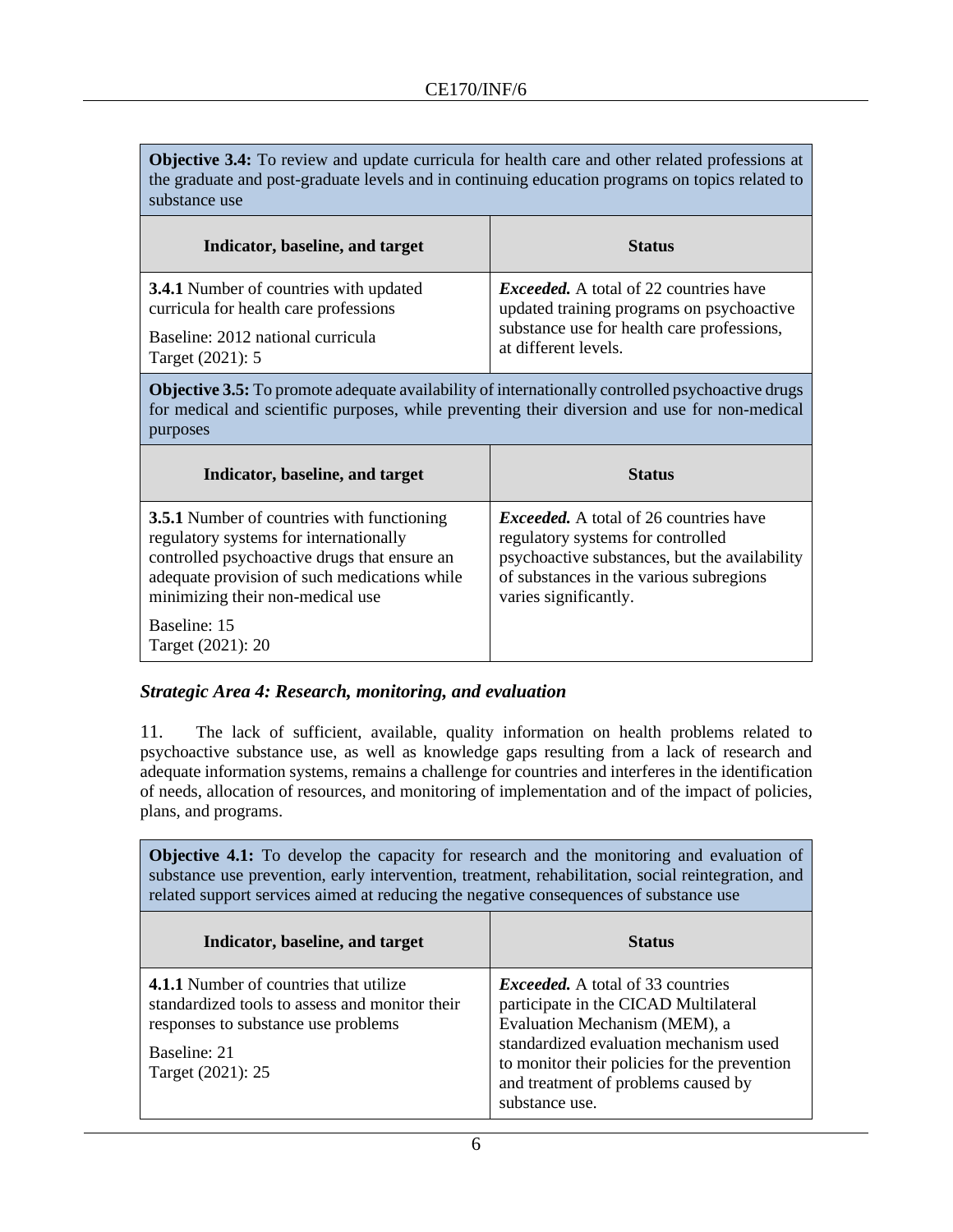**Objective 4.2:** To improve the data on substance use in national health information systems, ensuring regular collection and analysis of core data relevant for decision-making and for monitoring changes over time

| Indicator, baseline, and target                                                                                                                                                                                        | <b>Status</b>                                                                                                                                                                                                      |
|------------------------------------------------------------------------------------------------------------------------------------------------------------------------------------------------------------------------|--------------------------------------------------------------------------------------------------------------------------------------------------------------------------------------------------------------------|
| 4.2.1 Number of countries with a national<br>health information system that includes<br>indicators of substance use and its impact on<br>health, disaggregated by sex and age group<br>Baseline: 0<br>Target (2021): 5 | <i>Exceeded.</i> A total of 31 countries have an<br>information system in place that includes<br>data on psychoactive substance use and its<br>health impact, disaggregated by sex, age,<br>and type of substance. |

**Objective 4.3:** To promote research and surveillance in Member States in order to create an evidence base for effective intervention strategies and to monitor substance use trends in the Region

| Indicator, baseline, and target                                                                                                                                                                                                                           | <b>Status</b>                                                                                                                                                                                                                                                                                                                                                                                                        |
|-----------------------------------------------------------------------------------------------------------------------------------------------------------------------------------------------------------------------------------------------------------|----------------------------------------------------------------------------------------------------------------------------------------------------------------------------------------------------------------------------------------------------------------------------------------------------------------------------------------------------------------------------------------------------------------------|
| 4.3.1 Number of new research studies<br>undertaken to assess either the nature,<br>dimension, or impact of substance use<br>disaggregated by sex and age group, or studies<br>on the effectiveness of interventions<br>Baseline: N/A<br>Target (2021): 10 | <i>Exceeded.</i> Countries report that in the<br>period 2014-2019, 68 national studies were<br>conducted on substance use in households,<br>among middle- and high-school students,<br>in treatment centers, and in populations in<br>conflict with the law; 18 studies of<br>mortality and morbidity due to drug use;<br>8 studies on gender and drugs; and<br>18 studies to evaluate programs or<br>interventions. |

**Objective 4.4:** To compile and disseminate evidence-based information and materials on substance use issues, such as evaluations of policies and programs at national and local levels

| Indicator, baseline, and target                                                                                                                                                                                                                                         | <b>Status</b>                                                                                                                                                                                                                                                             |
|-------------------------------------------------------------------------------------------------------------------------------------------------------------------------------------------------------------------------------------------------------------------------|---------------------------------------------------------------------------------------------------------------------------------------------------------------------------------------------------------------------------------------------------------------------------|
| 4.4.1 Number of regional-level publications<br>disseminated with evidence based information<br>on substance use, related problems, and/or<br>effectiveness of interventions<br>Baseline: 3<br>Target (2021): At least one regional-level<br>publication every two years | <b>Partially achieved.</b> At the regional level,<br>PASB produced two evidence-based<br>publications <sup>2</sup> and two evidence-based<br>reports <sup>3</sup> on substance use, associated<br>problems, and the effectiveness of<br>interventions (the target was 5). |

<sup>2</sup> Spanish and Portuguese versions (2018) of the WHO document *The health and social effects of nonmedical cannabis use*; and *Políticas de salud pública sobre el consumo de sustancias psicoactivas. Manual para la planificación en el ámbito de la salud* (2021)*.*

<sup>3</sup> *Report on Public Health Resources to Address Psychoactive Substance Use in the Region of the Americas*  (2015); *El enfoque de salud pública en las políticas sobre sustancias psicoactivas en los países de Centroamérica y la República Dominicana* (2017).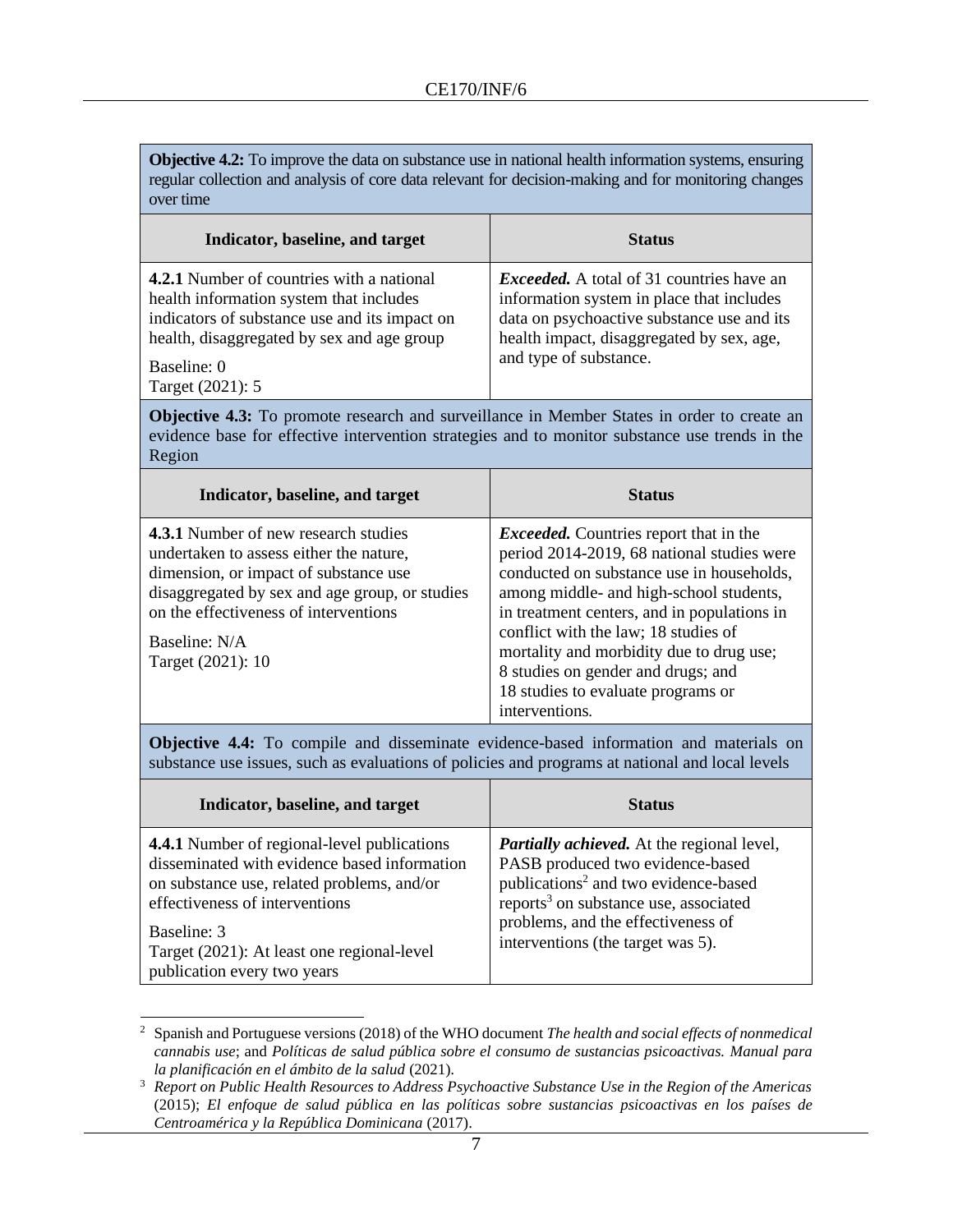# *Strategic Area 5: Strategic partnerships*

12. Partnerships on this issue between PAHO and its strategic partners in the Region (CICAD, UNODC, Spain's National Plan on Drugs, COPOLAD, and RIOD) have made it possible to develop a program of regular activities (technical meetings, seminars, working groups) and projects of various kinds, especially in the area of capacity building and the development of guidance documents for countries. The joint work done on quality assurance of prevention and treatment interventions, as well as capacity building for the development of policies on health and psychoactive substance use are noteworthy.

**Objective 5.1:** To create and strengthen partnerships with other stakeholders to achieve a comprehensive public health response to substance use problems in the Region

| Indicator, baseline, and target                                                                                                                                   | <b>Status</b>                                                                                                                                                                                                                                                                                                                                                                                                                                                                                                                                                                                                                                   |
|-------------------------------------------------------------------------------------------------------------------------------------------------------------------|-------------------------------------------------------------------------------------------------------------------------------------------------------------------------------------------------------------------------------------------------------------------------------------------------------------------------------------------------------------------------------------------------------------------------------------------------------------------------------------------------------------------------------------------------------------------------------------------------------------------------------------------------|
| <b>5.1.1</b> Number of joint activities undertaken<br>with other international organizations and<br>partners<br>Baseline: 2<br>Target: 8 joint activities by 2021 | <i>Exceeded.</i> Joint activities undertaken with<br>other international organizations and partners<br>include work with CICAD (14 regular<br>sessions, 10 expert group meetings on<br>demand reduction, and seven workshops on<br>institutional strengthening and treatment<br>standards), UNODC (six technical meetings<br>on international standards and on pregnancy<br>and psychoactive substance use), Spain's<br>National Plan on Drugs (four refresher<br>courses), COPOLAD (six courses, six<br>scientific meetings, and four workshops),<br>and RIOD (six international seminars and<br>five rounds of evaluation of good practices). |

## **Lessons Learned**

13. The strategy and the plan of action for addressing substance use problems from a public health perspective, developed and supported by PAHO and implemented by the countries, has strengthened the Organization's regional leadership in the public health approach to addressing drug-related problems. This has been aided by the alignment between PAHO's strategic lines and the decisions taken by Member States in regional and global forums on the focus of drug policies, especially in terms of the importance of taking a comprehensive, integrated, and balanced approach to countering the global drug problem, emphasizing individuals and communities in a framework of respect for human rights and considering the gender perspective in policy design. This has resulted in greater and better coordination of international cooperation on health and psychoactive substance use, while the synergy, effectiveness, and efficiency of the implemented programs have benefitted Member States.

14. The complexity of health and social problems related to psychoactive substance use requires the support of adequate information systems and indicators that give a specific and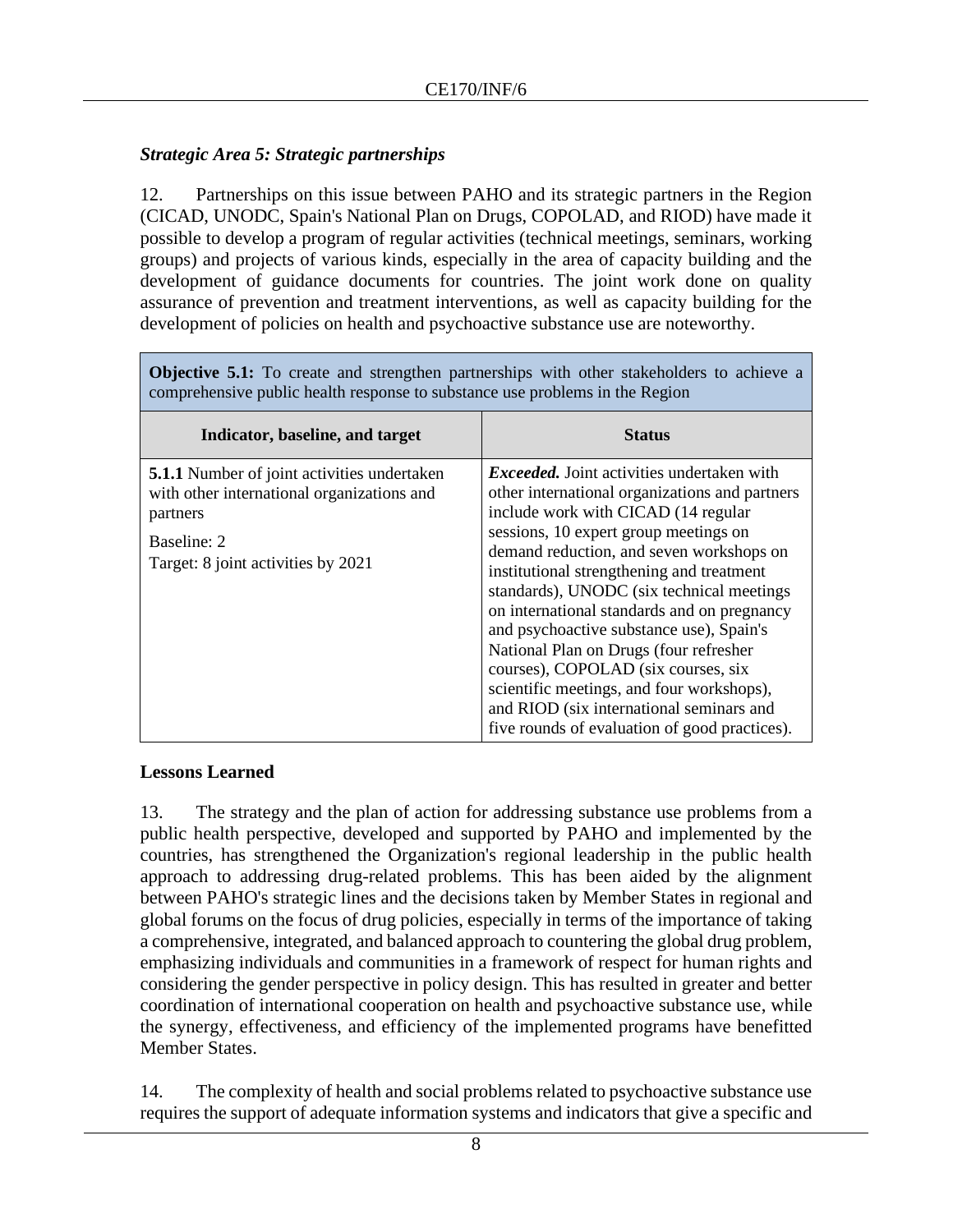reliable account of the progress and achievements made toward the health targets linked to the objectives defined in the strategy. Country reports on strategic area 4, in which three of the four indicators were exceeded, should be subject to a critical review of indicators and information sources so that they reliably reflect the situation and the impact of the measures taken to address it.

## **Action Needed to Improve the Situation**

15. In light of the achievements and challenges described in this report, the following actions are presented for consideration by the Member States:

- a) Continue PASB support to Member States in order to promote and strengthen the public health approach to problems related to psychoactive substance use through policies, plans, and laws, facilitating the use of tools and methodologies in accordance with specific conditions and needs; and in the design and implementation of medium- and long-term programs supported jointly by international organizations and other cooperation entities.
- b) Support coordinated joint efforts between PASB and Member States in the development of health systems, organization of services, and inclusive development of human resources in order to bridge the gap in access to treatment and reduce stigma, and to improve the quality of care in health services.
- c) Promote resource allocation that is consistent with the identified needs and goals established in plans and programs on public health and psychoactive substance use, with special attention to high-risk groups.
- d) Strengthen information and surveillance systems, improve epidemiological data, increase survey coverage of marginalized populations and other vulnerable groups, and use the social determinants approach to analyze data and programs.

#### **Action by the Executive Committee**

16. The Executive Committee is invited to take note of this report and provide any comments it deems pertinent.

#### **References**

1. Pan American Health Organization. Strategy on substance use and public health [Internet]. 50th Directing Council of PAHO, 62nd Session of the Regional Committee of WHO for the Americas; 2010 Sep 27-Oct 1; Washington, DC. Washington, DC: PAHO; 2010 (Document CD50/18, Rev. 1) [cited 2022 Feb 11]. Available from: [http://www.paho.org/hq/dmdocuments/2010/CD50-18-e.pdf.](http://www.paho.org/hq/dmdocuments/2010/CD50-18-e.pdf)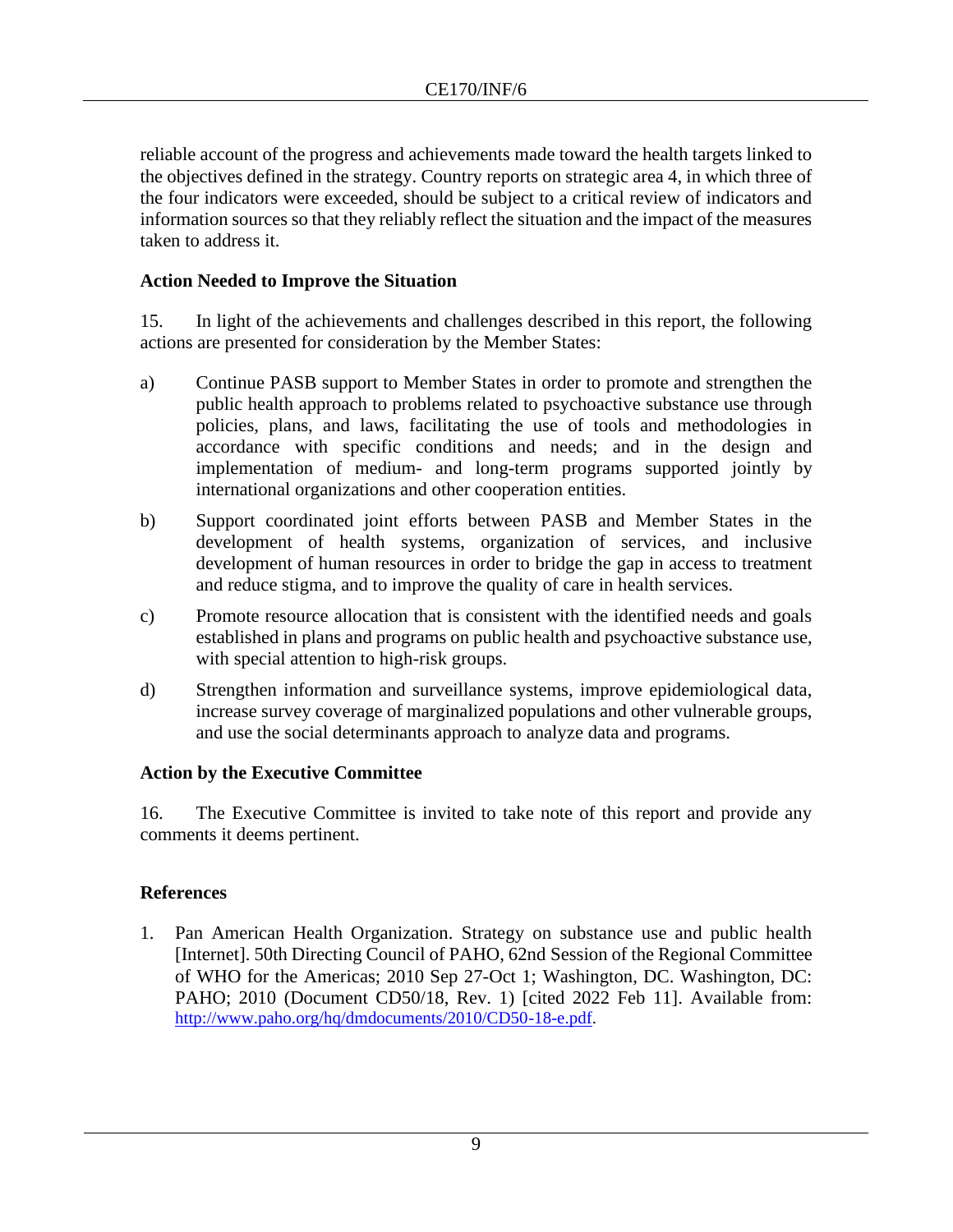- 2. Pan American Health Organization. Plan of action on psychoactive substance use and public health [Internet]. 52nd Directing Council of PAHO, 63rd Session of the Regional Committee of WHO for the Americas; 2011 Sep 26-30; Washington, DC. Washington, DC: PAHO; 2011 (Document CD51/9) [cited 2022 Feb 11]. Available from:<https://www.paho.org/hq/dmdocuments/2011/CD51-9-e.pdf>.
- 3. Pan American Health Organization. Strategy on substance use and public health [Internet]. 50th Directing Council of PAHO, 62nd Session of the Regional Committee of WHO for the Americas; 2010 Sep 27-Oct 1; Washington, DC. Washington, DC: PAHO; 2010; Washington, DC. Washington, DC: PAHO; 2010 (Resolution CD50.R2) [cited 2022 Feb 11]. Available from: [http://www.paho.org/hq/dmdocuments/2010/CD50.R2-e.pdf.](http://www.paho.org/hq/dmdocuments/2010/CD50.R2-e.pdf)
- 4. Pan American Health Organization. Plan of action on psychoactive substance use and public health [Internet]. 52nd Directing Council of PAHO, 63rd Session of the Regional Committee of WHO for the Americas; 2011 Sep 26-30; Washington, DC. Washington, DC: PAHO; 2011 (Resolution CD51.R7) [cited 2022 Feb 11]. Available from: [https://www.paho.org/hq/dmdocuments/2011/CD51-R7-e.pdf.](https://www.paho.org/hq/dmdocuments/2011/CD51-R7-e.pdf)
- 5. Inter-American Drug Abuse Control Commission; Multilateral Evaluation Mechanism. Hemispheric Report 2019. Evaluation Report on Drug Policies [Internet]. CICAD sixty-sixth regular session; 2019 Nov 19-21; Miami (Florida). Washington, DC: Organization of American States (OAS); 2019 (Official record OEA/Ser.L/XIV.2.66) [cited 2022 Feb 11]. Available from: [http://www.cicad.oas.org/mem/Reports/7/Full\\_Eval/Hemispheric\\_Report\\_7th-round-](http://www.cicad.oas.org/mem/Reports/7/Full_Eval/Hemispheric_Report_7th-round-ENG.pdf)[ENG.pdf.](http://www.cicad.oas.org/mem/Reports/7/Full_Eval/Hemispheric_Report_7th-round-ENG.pdf)
- 6. Organization of American States [Internet]. Washington, DC: OAS; c2022. [National Evaluation Reports on Drug Policies: Measures of Prevention, Treatment, and Recovery Support]; 2021 [cited 2022 Feb 11]. Available from: [http://www.cicad.oas.org/Main/Template.asp?File=/mem/reports/8/ronda\\_8\\_eval](http://www.cicad.oas.org/Main/Template.asp?File=/mem/reports/8/ronda_8_eval_eng.asp)\_eng.asp.
- 7. Pan American Health Organization. Report of the End-of-biennium Assessment of the PAHO Program and Budget 2018-2019/Final Report on the Implementation of the PAHO Strategic Plan 2014-2019 [Internet]. 58th Directing Council of PAHO, 72nd Session of the Regional Committee of WHO for the Americas; 2020 Sep 28-29; virtual session. Washington, DC: PAHO; 2020 (Document CD58/5, Add. I) [cited 2021 Feb 16]. Available from:

[https://www.paho.org/en/documents/cd585-add-i-report-end-biennium-assessment](https://www.paho.org/en/documents/cd585-add-i-report-end-biennium-assessment-paho-program-and-budget-2018-2019final-report)[paho-program-and-budget-2018-2019final-report.](https://www.paho.org/en/documents/cd585-add-i-report-end-biennium-assessment-paho-program-and-budget-2018-2019final-report)

8. World Health Organization; Pan American Health Organization. The Alcohol, Smoking and Substance Involvement Screening Test (ASSIST): manual for use in primary care [Internet]. Geneva: WHO; 2011 [cited 2022 Mar 21]. Available from: [http://apps.who.int/iris/bitstream/handle/10665/44320/9789241599382\\_eng.pdf.](http://apps.who.int/iris/bitstream/handle/10665/44320/9789241599382_eng.pdf?sequence=1)